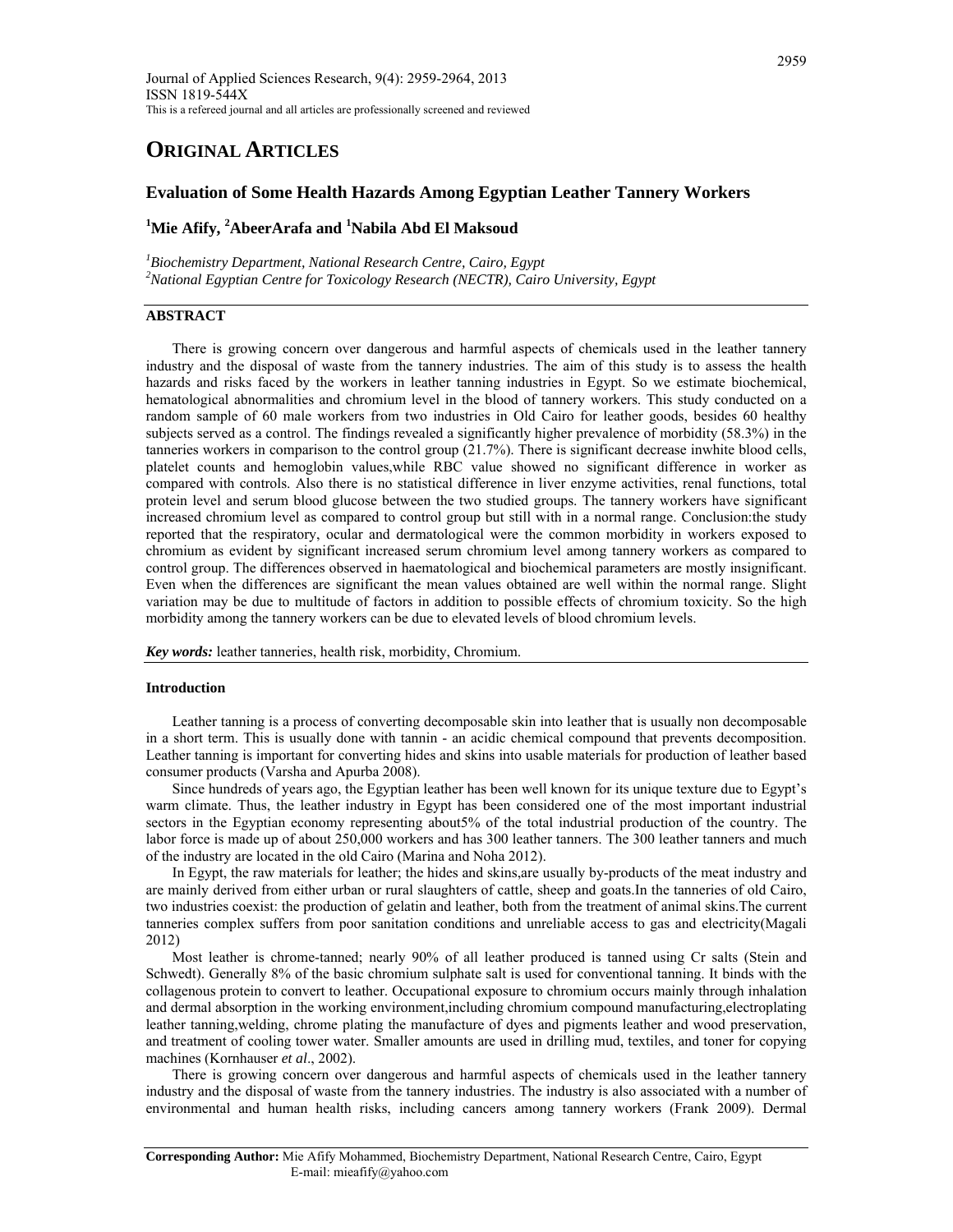exposure to chromium may occur during the use of consumer products that contain chromium, such as wood treated with copper dichromate or leather tanned with chromic sulfate (ATSDR 2012). Prolonged exposure to airborne or solid, liquid chromium compounds lead to chronic toxic effects on humans. The diseases are nasal septum perforations, ulceration's of skin surfaces, rhinitis, liver damage, pulmonary congestion, edema, nephritis, intestinal lung and gastric cancers, irritation of gastrointestinal mucosa (Lippman M 1991).

There are only few reports of the health effects of chronic exposure to chromium in leather tanning among developing countries. The purpose of this studyis to assess and document the health hazards and risks faced by in the leather tanning industries in Cairo. So we estimate biochemical, hematological abnormalities and chromium level in the blood of tannery workers.

#### **Materials and Methods**

This study conducted on a random sample of 60 male workers from two industries in Old Cairo for leather goods, such as brief cases, wallets, belts, portfolios and ladies handbags; all produced from the full leather. Besides 60 male subjects from the relatives of the studied group belonging to a similar age range and socioeconomic strata, who never had any occupational exposure in any process in the tanneries, served as a control. The workers operate six days a week with one shift starting from 8:30 am till 6 pm with Fridays off.

#### *Blood sampling:*

From each subject 10 ml of venous blood were taken through a vein puncture using a dry plastic disposable syringe under complete aseptic condition. 3 ml of blood were taken into a clean tube containing anticoagulant for determination of chromium level in blood. 3 ml of blood was dispensed in a 5 ml sterile glass test tube containing 3.75 mg of dipotassium salt of Ethylenediamine tetra-acetic acid (EDTA) as an anti-coagulant, for the analysis of different haematological parameters.The remaining 4 ml of blood were kept in a tube and allowed to clot then centrifuged at 3000 g for 10 minutes to separate the serum and an aliquot of serum samples  $(300\mu l)$  was stored in a freezer  $(-20\textdegree C)$  until biochemical analysis.

#### *1. Personal and occupational history:*

The personal history includes age, smoking history, and occupational history which include details about jobe.g. working hours, duration and type of exposure (questionnaire for all workers about the specific health and safety risks they face at the workplace). A written consent from each participant was taken before the study.

# *2. Clinical examination:*

A detailed physical examination of the respiratory, cardiovascular, ocular, dermal and gastrointestinal system was conducted at the work place and X ray when needed.

#### *3. Hematological analysis of blood:*

Hemogram: including total red blood cell (RBC) count  $(x10^6 \text{ mm}^3)$ , hemoglobin content (Hb) (g/dL), total number of leukocytes  $(x10^3 \text{ mm}^3)$  and Platelet count  $(x10^3 \text{ mm}^3)$  were assessed using Coulter counter and examination of Lishman or Wright-stained peripheral blood smears.

## *4. Biochemical analysis:*

#### 1) Liver function tests:

Determination of serum aspartate transaminase (AST) and serum alanine transaminase (ALT) by using kinetic method recommended by the Committee on Enzyme of the Scandinavian Society for Clinical Chemistry and Clinical Physiology (1974), the tests were performed using already commercially available kit from Boehringer-Mannheim Company, Germany.

2) Kidney function tests:

a- Determination of serum creatinine level (mg/dl) according to the Jaffe reaction (Husdan&Rapoport, 1968).

b- Determination of serum urea (mg/dl) level was done by using chemical colorimetric method QuantiChromTM Urea Assay Kit (DIUR-500). Bioassay Systems' urea assay kit is designed to measure urea directly in biological samples without any pretreatment. The improved Jung method utilizes a chromogenic reagent that forms a colored complex specifically with urea. The intensity of the color, measured at 520 nm, is directly proportional to the urea concentration in the sample (Jung *et al*., 1975).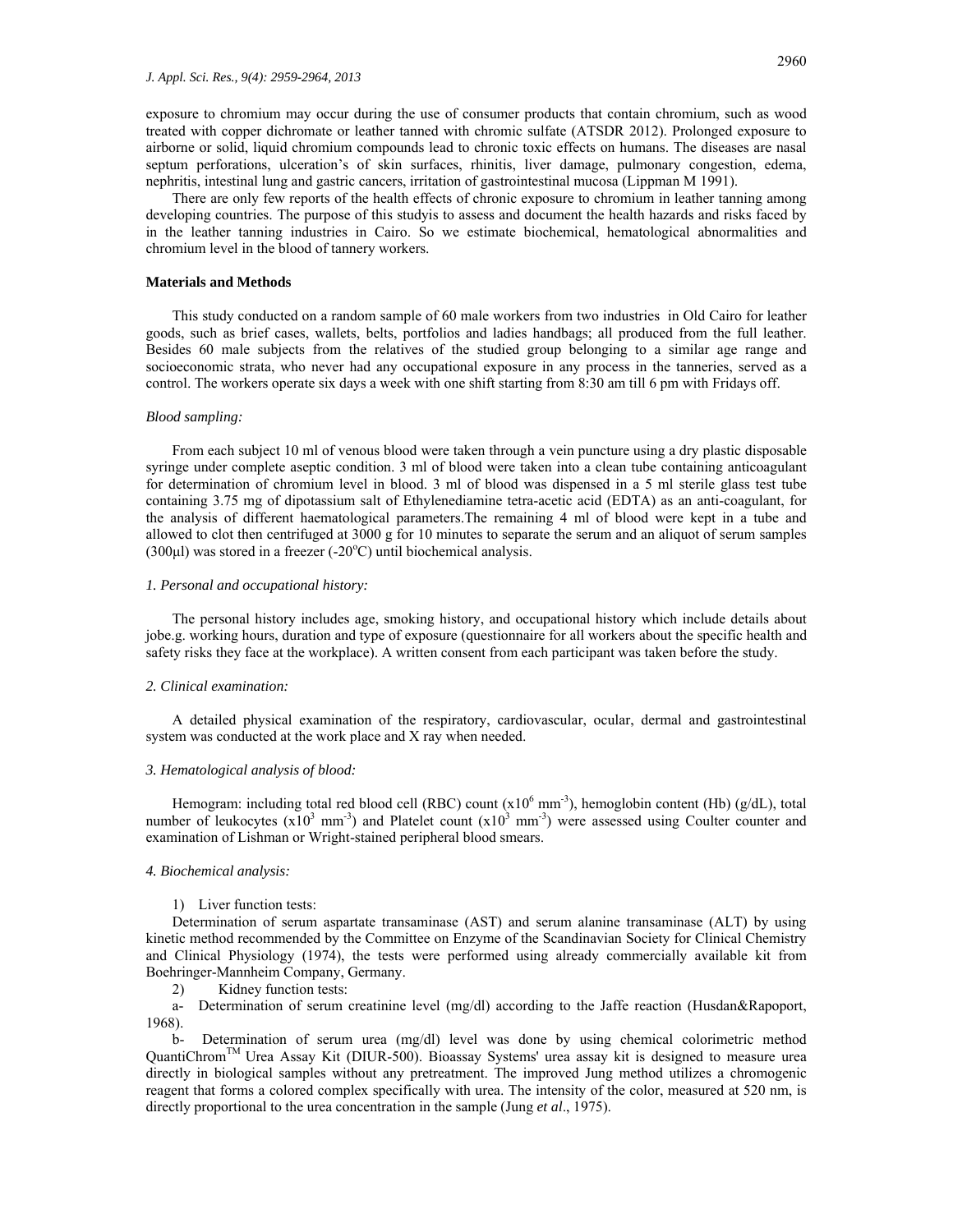3) Determination of albumin in the serum using a test reagent kit based on the method of Doumas *et al*., (1971).

4) Determination of total protein in the serum using a test reagent kit based on the method of Josephson *et al*., (1957).

5) Determination of Plasma glucose level was estimated by God-PAP enzymatic colorimetric method (Trinder 1969) using Biomerieux test kit, Cat. No.5 127.

6) Determination of total chromium venous blood samples were collected in heparinized tubes. The samples were transported to the laboratory under chilled conditions. Blood chromium analysis was performed by a direct dilution method. An atomic absorption spectrophotometer (Parkin Elmar model 5000, USA) was used for the estimation of chromium (Schermaier *et al*., 1985).

#### *Statistical Analysis:*

Results expressed as range and mean  $\pm$  SD. Statistical differences between hematological, Biochemical, and chromium level between mean values of tannery workers and control groups were statistically analyzed using the Student's t-test. The data were analyzed using the Statistical Package for Social Sciences (SPSS) version 11 (SPSS Inc., Chicago, USA). Significant differences P value <0.05 considered statistical significant.

#### *Results***:**

**Table 1:** Physical characteristics and smoking prevalence amongt he leather tanneries and controls (Mean+SD)

|                                       | Tannery workers | Control group  |
|---------------------------------------|-----------------|----------------|
|                                       | $(n=60)$        | $(n=60)$       |
| Age (years)                           | $31.1 \pm 5.3$  | $32.5 \pm 4.8$ |
| Height (cm)                           | $169.2 \pm 6.8$ | $172.7+4.3$    |
| Weight (kg)                           | $79.6 \pm 0.9$  | $81.2 \pm 0.5$ |
| Smoking prevalence $(\% )$            | 38 (63.3%)      | 35 (58.3%)     |
| Duration of years of exposure (years) | $12.1 \pm 0.7$  | ----           |

**Table 2:** Physical examination among the leather tanneries and controls

|                  | Tannery workers |       | Control group   |       |
|------------------|-----------------|-------|-----------------|-------|
|                  | Number $(60)$ % |       | Number $(60)$ % |       |
| Ocular           |                 | 10%   |                 | 5%    |
| Dermal           |                 | 15%   | 23.             | 3%    |
| Respiratory      | 14              | 23.3% |                 | 5%    |
| Gastrointestinal |                 | 10%   |                 | 9%    |
| All              | د د             | 58.3% |                 | 21.7% |

**Table 3:** Hematological analysis of blood among the leather tanneries and controls

|                                  | Tannery workers  | Control group  |
|----------------------------------|------------------|----------------|
| white blood cells $(x103/\mu l)$ | $7.7 \pm 0.7*$   | $9.4 \pm 0.6$  |
| Red blood cells $(x10^6/\mu l)$  | $4.5 \pm 0.6$    | $5.3 \pm 0.4$  |
| Platelets $(x10^3/\mu l)$        | $186.6 \pm 5.9*$ | $283 \pm 6.0$  |
| Hemoglobin $(g/dl)$              | $10.4 \pm 0.2*$  | $13.5 \pm 0.5$ |

Values are expressed as mean  $\pm$  SD

 $*$  indicates significant (P < 0.05)

Table 4: Biochemical analysis of blood of tannery workers and non-workers:

| Normal range for age                  | Tannery workers | Control group   |
|---------------------------------------|-----------------|-----------------|
| Albumin                               |                 |                 |
| $(3.5 \text{ to } 5.5 \text{ g/dL})$  | $3.8 \pm 0.7$   | $5.1 \pm 0.3$   |
| Alanine aminotransferase              |                 |                 |
| $(10-40 \text{ U/L})$                 | $39.7 \pm 1.5$  | $36.6 \pm 1.7$  |
| Aspartate aminotransferase            |                 |                 |
| $(10-40 \text{ U/L})$                 | $37.1 \pm 3.8$  | $35.9 \pm 0.6$  |
| Urea                                  |                 |                 |
| $(10-20 \text{ mg/dL})$               | $18.3 + 1.5$    | $16.2 \pm 2.6$  |
| Creatinine                            |                 |                 |
| $(0.7-1.2 \text{ mg/dL})$             | $1.04 + 0.11$   | $0.85 \pm 0.05$ |
| Total protein                         |                 |                 |
| $(6.0 \text{ to } 8.3 \text{ gm/dL})$ | $7.9 \pm 0.7$   | $7.8 \pm 0.6$   |
| Fasting blood sugar                   |                 |                 |
| $(80-120 \text{ mg/dL})$              | $96.8 \pm 2.7$  | $87.8 \pm 2.6$  |
| Chromium in blood                     |                 |                 |
| (Up to $30 \text{ ug/L}$ )            | $13.6 \pm 2.4*$ | $4.8 \pm 1.06$  |

Values are expressed as mean ± SD

\* indicates significant  $(P < 0.05)$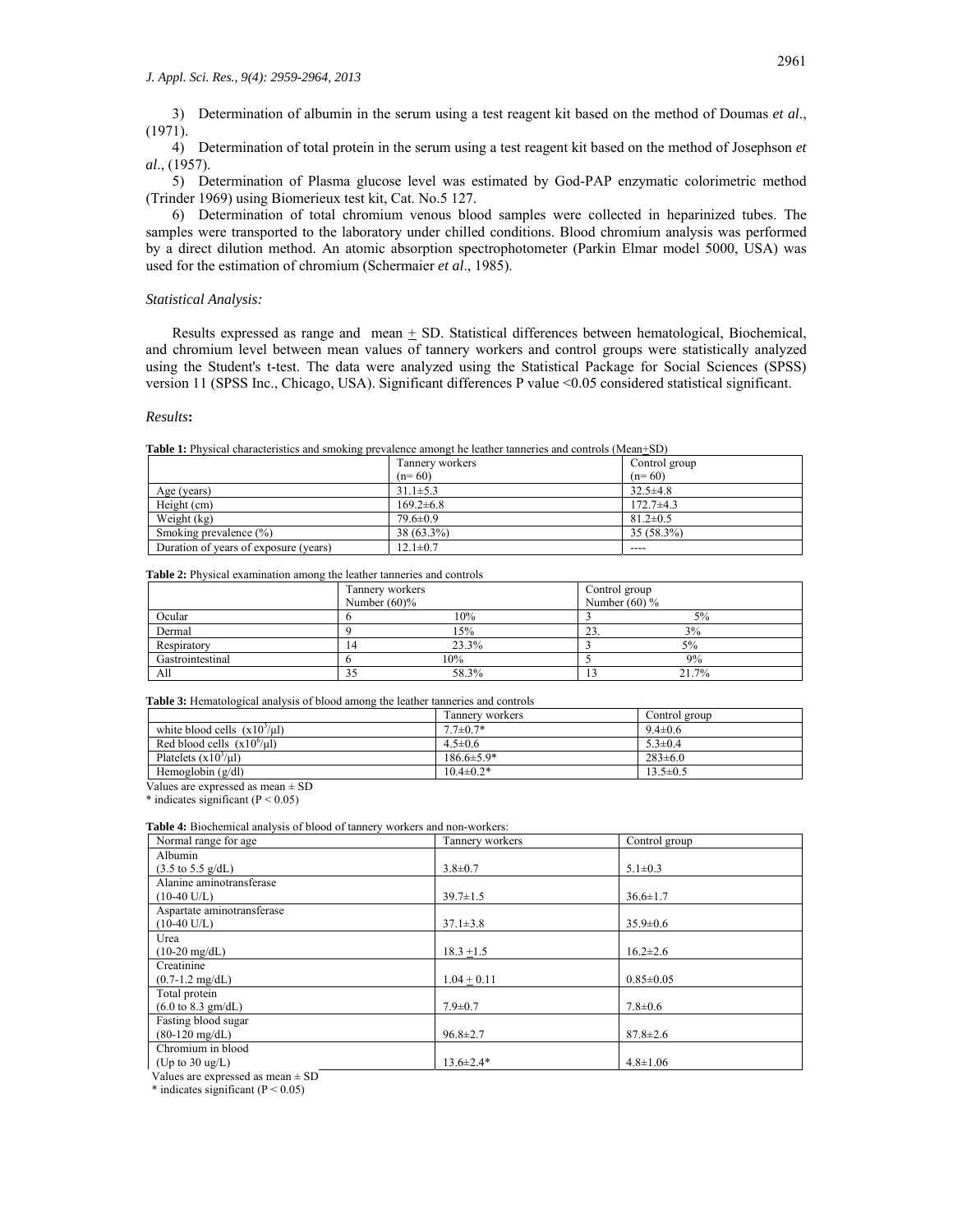Demographic of the leather tanneriesand control groups are presented in table (1); the mean age, height and body weight of leather tanneries and control group were not significantly different (p<0.05).The leather tanneries had a mean exposure of 12.1+0.7 years in the leather tanneries.

Table(2) shows physical examination of both tannery workers and control groups, the overall prevalence of morbidity was found to be significantly higher (*P*<0.05) among the tanneries in contrast to that found in the controls (58.3% vs. 21.7%). In the case of the tannery workers group the incidence of respiratory morbidity is (23.3%) in the form of occupational asthma, chronic bronchitis, allergic bronchitis and sinusitis, followed by dermatological diseases (15%) such as rashes and papules, itching and burning sensation and ocular illnesses (10%) in the form of conjunctivitis that afflicted the tanneries, whereas gastrointestinal tract problems were nonsignificant different between the tannery workers and the control groups (10%& 9% respectively).

Table (3)shows the comparison of hematological analysis of tannery workers and control group. The red blood cells (RBC) count in leather workers were  $4.5\pm0.6x10^6/\mu l$ , white blood cells (WBC)7.7 $\pm$ 0.7x10<sup>3</sup>/ $\mu$ l, platelet (PLT)  $186.6 \pm 5.9 \times 10^3/\mu$  and hemoglobin level (Hb)10.4 $\pm 0.2$ g/dl. The count in control group were red blood cells (RBC)  $5.3\pm0.4x10^6/\mu l$ , white blood cells (WBC)  $9.4\pm0.6x10^3/\mu l$ , platelet (PLT)  $283\pm6.0x10^3/\mu l$  and hemoglobin level (Hb) 13.5±0.5g/dl. There is general trend of significant decreased WBC, PLT and Hbvalues in worker as compared with non-worker population (P<0.05) but these values were in the normal ranges, while RBC value showed no significant differencein tannery workers as compared with that of control (P>0.5).

Table (4) shows the comparison of biochemical analysis of leather tanneries workers and control groups. Almost all the biochemical parameters*"*albumin, alanine amino transferases, aspart ateamino transferases , renal functions, blood serum glucose and total protein"showed no significant difference both in leather tanneries workers and control group(P>0.5).

The totalchromium was significantly higher in the blood of leather tanneries workers as compared with the non-workers (P<0.05).

#### *Discussion:*

An important health risk factor for the tannery workers is occupational exposure to chromium, which is used as a basic tanning pigment. The present work was undertaken in order to provide more information on possible health effects of chromium in tannery workers, one hundred twenty individuals were included in the study, out of which 60 were those who worked in the tanneries and had direct contact with the chemicals used in tanneries, and the other 60 were from the relatives of the studied group, but had no direct exposure or contact.

The result of this study showed that the high morbidity (58.3%) in the tanneries workers in comparison to the control group (21.7%). The increased morbidity in the tannery workers could be attributed to high respiratory illness (23.3%),followed by dermatological diseases (15%) and ocular illnesses (10%) compared with 5%, 3.3% and5% in the control group.These results are in accordance with Subodh *et al* (2008) study which showed the overall prevalence of morbidity was found to be significantly higher  $(P< 0.01)$  among the tanneries in contrast to that found in the controls (40.1% vs.19.6%). This may be due to elevated levels of blood chromium levels resulting from increased air levels of chromium at the work place.Also Khan *et al*., (2013) reported that all the workers were male with average age of 33 years and 13% had skin rashes, 12% had chronic bronchitis, 8% had gastritis and 3% conjunctivitis. It has been reported in the literature that it is the metabolism distribution and transport of the chromium in the blood that is a causal factor for increased respiratory morbidity (ATSDR, 2012)

Present study showed significant hematological defects in leather tanneries exposed to chromium.The results showed a significant difference between tannery workers and control group as regard white blood cells, platelet counts, and Hb concentration (P<0.05) but these level still in the normal ranges, and there is no significant difference inred blood cell count between tannery workers and control group(P>0.5). These results in accordance with Muhammad *et al* (2006) which showed that in the age group 21-40 years worker population showed 7% and 8% decrease in WBC and platelet count compared to control group. Also they found a significant difference between tannery workers and control group as regard hemoglobin blood level (P<0.01).Also Flores-Tena *et al* study in (2001) reported that the haemoglobin contents in *Limnodiluson*  decreases significantly when concentration increases above 1 μg/g dry weight.

On the other hand Ramzan *et al*., (2011) found no significant changes were observed in the values of hemoglobin, mean corpuscular volume and mean corpuscular hemoglobin concentration between tannery workers and control individuals. The low values of TEC, PCV and MCH might be a result of chromium exposure in the tannery workers and may act as indicators of chromium toxicity which is related to many haematologic disorders including leukaemias, myelodysplasia and bone marrow depression.

The present study showed that there is no statistical difference in liver enzyme activities (ALT and AST), total protein level and serum blood glucose between the two studied groups (P>0.5). This result is accordance with Muhammad *et al.*, study (2006) which found insignificant change in the total proteins (mainly Albumin), ALP and ASAT. Chen *et al*. (2001) reported that dietary chromium supplementation did not significantly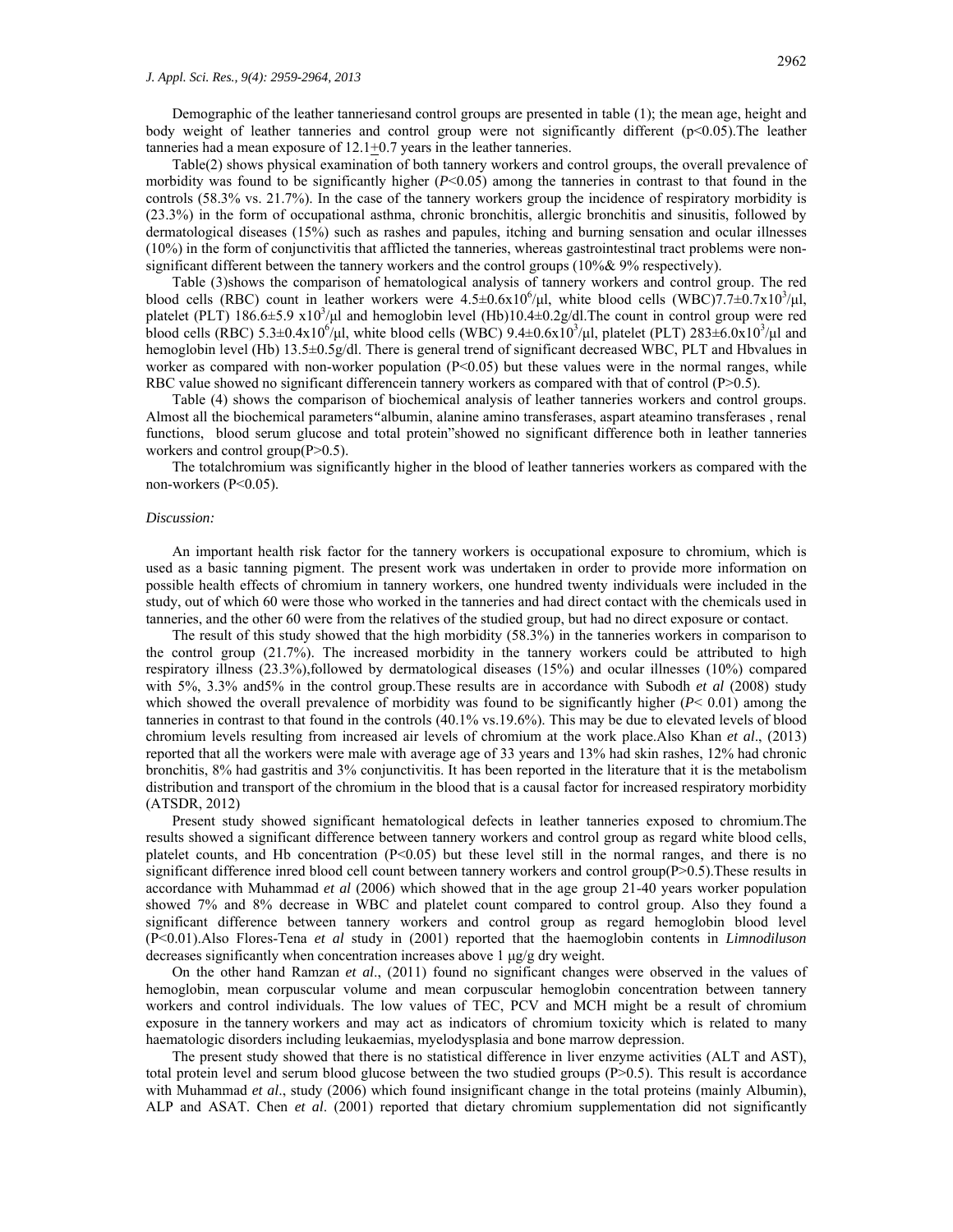influence serum constituents, including insulin, HDL, VLDL, total protein, albumin and gamma globulin. Also Uyanik (2001) had reported that no significant differences were found in total protein, albumin, ALT, and AST between workers and non-workers. On the other hand Khan *et al*., (2013) reported that the workers had hematological, hepatic and renal function impairment because of oxidative stress on body systems. They concluded that about half of the workers had excessive exposure to chromium in the tanneries at Sialkot. They had significantly raised chromium levels in their biological fluids and adverse health effects due to enhanced oxidative stress and inflammatory changes.

Present data showed that a non-significant decrease in the albumin level among tannery workers when compared to non-workers. This result is in accordance with Muhammed *et al* study in 2006 who reported that the factory workers are directly exposed to chromium by physical content and hence show lower albumin content as compared with the control population. Also Uyanik (2001) has reported a non-significant decrease in the albumin in sheep because of dietary chromium. On the other hand Chen *et al*. (2001) have not shown significantly effect on serum constituents, including total protein and albumin after dietary chromium supplementation.

The present study reported that tannery workers have significant increased serum chromium level, when compared to the control group (P<0.05) but still in the range of normal levels.The higher biological values of chromium among the tanneries could be explained by atmospheric pollution caused by the liberated leather dust at the work place.This result is in accordance with Kornhauser *et al*., (2002) study that showed the male worker has more tendencies to accumulate chromium in their bodytissue, blood and serum as well. Male workers have higher concentration of chromium in their serum,because almost 95% male works in tanneries and the chromium is accumulating with the passage of time,duration of exposure and concentration of chromium. Khan *et al.*, (2013) reported that the tannery workers had significantly ( $p < 0.001$ ) raised median (interquartile range) of blood chromium which is 569 (377-726) nmol/L compared to 318 (245-397) nmol/L in the control group. Sixty-five (54%) workers had blood chromium levels above the upper limit set by Agency for Toxic Substance and Drug Registry.

# *Conclusions:*

An important health risk factor for the tannery workers is occupational exposure to chromium, which is used as a basic tanning pigment. Our results confirm the previous findings of increased morbidity among tannery workers in the form of respiratory diseases, dermal and ocular. The serum chromium level was increased in tannery workers exposed to chromium compounds as compared to control group.

The differences observed in haematological and biochemical parameters were mostly insignificant. Even when the differences are significant the mean values obtained are well within the normal range. Slight variation may be due to multitude of factors in addition to possible effects of chromium toxicity.So the high morbidity among the tannery workers can be due to elevated levels of blood chromium levels.

#### *Recommendations:*

Based on the findings of the study the following recommendations are being suggested:

a) The study recommends that the bio-monitoring of the chromium levels in the biological fluids can serve as a useful tool for qualifying the health hazards and risk factors in the tannery workers

b) There is need for providing awareness and training programs on sustainable leather production.

c) There is need for the industry to identify and promote actions that are aimed at reducing the amount and/or toxicity of chemicals. This will need prudent chemical management practices in the leather-tannery industry to help minimize the quantities and risks of the chemicals being used.

#### **Reference**

Agency for Toxic Substances and Disease Registry (ATSDR), 2012. Toxicological profile for Chromium. Atlanta, GA: U.S. Department of Health and Human Services, Public Health Service.

- Chen, K.L.L.U.J.J., T.F. Lien and P.W. Chiou, 2001. Effects of chromium nicotinate on performance, carcass characteristics and blood chemistry of growing turkeys. Br. Poult. Sci., 42: 399-404.
- Committee, 1974. on the enzymes of the Scandinavian Society for Clinical Chemistry and Clinical physiology "Recommended methods for the determination of four enzymes in blood". Scand. J. Clin. Lab. Invest. 3 291: 309.
- Doumas, B.T., W.A. Waston and H.G. Biggs, 1971. Albumin standards and measurement of serum albumin with bromocresol green. Clin. Chem. Acta., 31: 87-90.